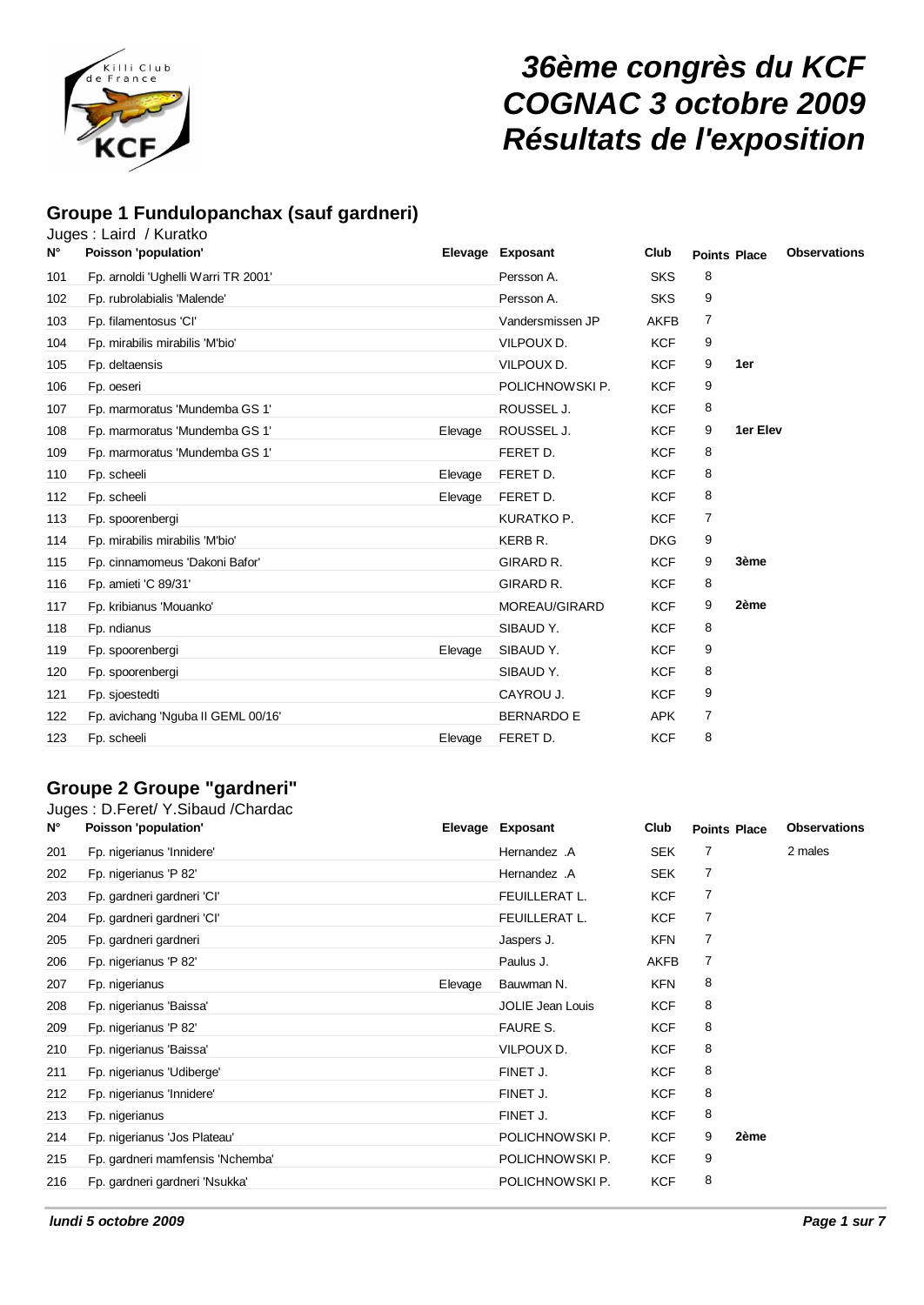| 217 | Fp. sp. 'Akween BLLMC 05/01'                   |         | POLICHNOWSKI P.     | <b>KCF</b> | 9 | 1er      |
|-----|------------------------------------------------|---------|---------------------|------------|---|----------|
| 218 | Fp. nigerianus 'Innidere'                      |         | POLICHNOWSKI P.     | <b>KCF</b> | 9 |          |
| 219 | Fp. gardneri clauseni 'Akure bleu forme jaune' |         | LECLERC M.          | <b>KCF</b> | 8 |          |
| 220 | Fp. nigerianus 'P 82'                          |         | LECLERC M.          | <b>KCF</b> | 8 |          |
| 221 | Fp. sp. 'Akween BLLMC 05/01'                   |         | SAFIAL S.           | <b>DKG</b> | 8 |          |
| 222 | Fp. nigerianus 'Baissa'                        | Elevage | SIBAUD Y.           | <b>KCF</b> | 9 | 1er Elev |
| 223 | Fp. gardneri gardneri 'Telemu N-TC 2007/3'     |         | PEROUX R.           | <b>KCF</b> | 8 |          |
| 224 | Fp. nigerianus 'Baissa'                        |         | <b>BERSILLON S.</b> | <b>KCF</b> | 9 |          |
| 225 | Fp. nigerianus 'Misaje'                        |         | <b>GABILLARD J.</b> | <b>KCF</b> | 9 | 3ème     |
| 226 | Fp. nigerianus 'P 82'                          |         | Garcia Melchor.     | <b>SEK</b> | 8 |          |
| 227 | Fp. nigerianus                                 | Elevage | Garcia Melchor.     | <b>SEK</b> | 8 |          |

## **Groupe 3 Chromaphyosemion**

| N°  | Juges: JF.Agnèse/J Gimenez/<br>Poisson 'population'         |         | Elevage Exposant | Club       | <b>Points Place</b> |          | <b>Observations</b> |
|-----|-------------------------------------------------------------|---------|------------------|------------|---------------------|----------|---------------------|
| 301 | Chrom. poliaki 'Mile 29 HLM 99/15'                          |         | Suyker W.        | <b>KFN</b> | 8                   |          |                     |
| 302 | Chrom. loennbergii 'JVC 08'                                 |         | Suyker W.        | <b>KFN</b> | 9                   |          | jeunes              |
| 303 | Chrom. riggenbachi 'yabassi-Loum viv 03/29'                 |         | Pohlmann R.      | <b>DKG</b> | 8                   |          |                     |
| 304 | Chrom. volcanum 'Kompina C03/14'                            |         | Pohlmann R.      | <b>DKG</b> | 8                   |          |                     |
| 305 | Chrom. ecucuense 'GEMC 06/7'                                |         | Pohlmann R.      | <b>DKG</b> | 8                   |          |                     |
| 306 | Chrom. malumbresi 'GEMLCG 07/50'                            |         | Pohlmann R.      | <b>DKG</b> | 9                   | 2ème     |                     |
| 307 | Chrom. loennbergii 'Bella ABK 07/163'                       |         | Pohlmann R.      | <b>DKG</b> | 9                   |          |                     |
| 308 | Chrom. sp. 'Niger Onitsha NA 04/2'                          |         | Pohlmann R.      | <b>DKG</b> | 9                   |          | femelle œil         |
| 309 | Chrom. bivittatum 'Funge C2006'                             |         | VAN DE VONDEL J. | <b>BKV</b> | 8                   |          | population ???      |
| 310 | Chrom. bivittatum 'Funge C 91'                              |         | MELIN J.         | <b>KCF</b> | 8                   |          |                     |
| 311 | Chrom. bivittatum 'Funge C 91'                              |         | MELIN J.         | <b>KCF</b> | 8                   |          | jeunes              |
| 312 | Chrom. riggenbachi 'ABC 05/15'                              |         | SIMOENS G.       | AKFB       | 8                   |          | abimés              |
| 313 | Chrom. riggenbachi 'Nkwo 97/1'                              |         | VILPOUX D.       | <b>KCF</b> | 8                   |          | blessé              |
| 314 | Chrom. bitaeniatum 'Ibadan 47 km nord de Lagos'             |         | VILPOUX D.       | <b>KCF</b> | 9                   |          |                     |
| 315 | Chrom. bivittatum 'Fungé ABC 05/12'                         |         | VILPOUX D.       | <b>KCF</b> | 8                   |          |                     |
| 316 | Chrom. bitaeniatum 'Ibadan 47 km nord de Lagos'             |         | VILPOUX D.       | <b>KCF</b> | 0                   |          | bivittatum          |
| 317 | Chrom. splendopleure 'Bioko Island - Rio Consul GEMHS 00/43 |         | MOULLEC J.       | <b>KCF</b> | 8                   |          |                     |
| 318 | Chrom. splendopleure 'Big Ikange Camp'                      |         | MOULLEC J.       | <b>KCF</b> | 8                   |          |                     |
| 319 | Chrom. volcanum 'Mambanda CMM 50'                           |         | MOULLEC J.       | <b>KCF</b> | 9                   |          |                     |
| 320 | Chrom. bivittatum 'Funge'                                   |         | POLICHNOWSKI P.  | <b>KCF</b> | 9                   |          |                     |
| 321 | Chrom. volcanum 'HLM 99/01'                                 | Elevage | POLICHNOWSKI P.  | <b>KCF</b> | 9                   |          |                     |
| 322 | Chrom. bitaeniatum 'Lagos rouge'                            | Elevage | ROUSSEL J.       | <b>KCF</b> | 9                   |          |                     |
| 323 | Chrom. bitaeniatum 'Lagos rouge'                            |         | KURATKO P.       | <b>KCF</b> | 9                   |          |                     |
| 324 | Chrom. bivittatum 'Fungé ABC 05/12'                         |         | MOREAU T.        | <b>KCF</b> | 8                   |          |                     |
| 325 | Chrom. poliaki 'Ekonde sud Bolifamba CBL 01/23'             | Elevage | PEROUX R.        | <b>KCF</b> | 9                   |          | malepetit/*femelle  |
| 326 | Chrom. poliaki 'Ekonde sud Bolifamba CBL 01/23'             |         | PEROUX R.        | <b>KCF</b> | 9                   |          |                     |
| 327 | Chrom. sp. aff. splendopleure 'Kompina KV 03/21'            | Elevage | PEROUX R.        | <b>KCF</b> | 9                   | 1er Elev |                     |
| 328 | Chrom. volcanum 'Mambanda CMM 50'                           |         | PEROUX R.        | <b>KCF</b> | 9                   | 1er      | Prix DKG            |
| 329 | Chrom. sp. aff. splendopleure 'Kompina KV 03/21'            |         | CAYROU J.        | <b>KCF</b> | 9                   | 3ème     |                     |
| 330 | Chrom. sp. aff. splendopleure 'Kompina KV 03/21'            |         | BERSILLON S.     | <b>KCF</b> | 8                   |          | nageoirs abimées    |
| 331 | Chrom. bitaeniatum 'Ibadan 47 km nord de Lagos'             |         | WEBER L.         | <b>KCF</b> | 9                   |          |                     |
| 332 | Chrom. splendopleure 'Tiko entrée CBL 01/25'                |         | WEBER L.         | <b>KCF</b> | 9                   |          |                     |
| 333 | Chrom. bivittatum 'Fungé ABC 05/12'                         |         | WEBER L.         | <b>KCF</b> | 9                   |          |                     |
| 334 | Chrom. omega 'Kopongo ABC 06/98'                            | Elevage | AUBIN C.         | <b>KCF</b> | 9                   |          |                     |
| 335 | Chrom. bitaeniatum 'liebu ode'                              |         | CASTELLO P.      | <b>APK</b> | 9                   |          |                     |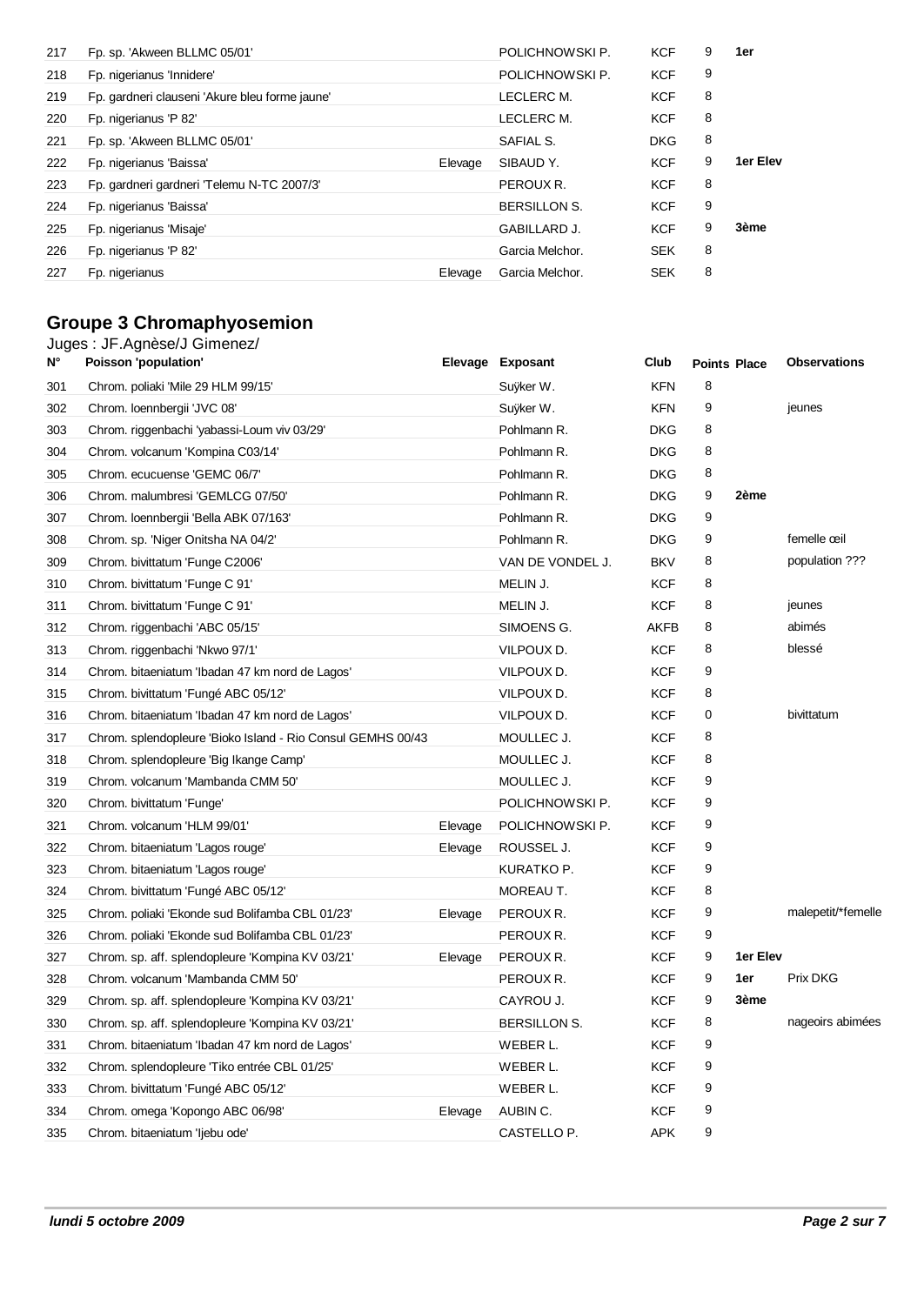## **Groupe 4 Petits Aphyosemion**

|             | Juges: Dole/ JL Permentier/Bersillon              |         |                  |            |                     |      |                             |
|-------------|---------------------------------------------------|---------|------------------|------------|---------------------|------|-----------------------------|
| $N^{\circ}$ | Poisson 'population'                              |         | Elevage Exposant | Club       | <b>Points Place</b> |      | <b>Observations</b>         |
| 401         | A. fulgens 'LEC 93/7'                             |         | De Bruyn H.      | <b>KFN</b> | 8                   |      |                             |
| 402         | A. georgiae 'Labaye river BDBG 04/10'             |         | De Bruyn H.      | <b>KFN</b> | 8                   |      |                             |
| 403         | A. cyanostictum 'BDBG 2004/11'                    |         | De Bruyn H.      | <b>KFN</b> | 7                   |      |                             |
| 404         | A. elberti 'Bali Mombal JVC 2008'                 |         | De Bruyn H.      | <b>KFN</b> | 9                   | 2ème |                             |
| 405         | A. elberti 'Pondimoun'                            |         | De Bruyn H.      | <b>KFN</b> | 9                   |      |                             |
| 406         | A. elberti 'Matapit'                              |         | De Bruyn H.      | <b>KFN</b> | 9                   |      |                             |
| 407         | A. bualanum 'N'tui'                               |         | VAN DE VONDEL J. | <b>BKV</b> | 8                   |      |                             |
| 408         | A. bualanum 'Batibol N'gozaa river CB3SR07/15 F3' |         | <b>BLOIS S.</b>  | <b>KCF</b> | 9                   |      |                             |
| 409         | A. schioetzi 'Ngombe Z 91/1'                      |         | LAKERMI P.       | <b>KCF</b> | 9                   | 3ème |                             |
| 410         | A. bualanum 'CFE 2004/05 jaune'                   | Elevage | LAKERMI P.       | <b>KCF</b> | 9                   |      |                             |
| 411         | A. fulgens                                        |         | LAKERMI P.       | <b>KCF</b> | 8                   |      |                             |
| 412         | A. bualanum 'Diang'                               |         | LAKERMI P.       | <b>KCF</b> | 8                   |      |                             |
| 413         | A. castaneum 'Lobaye'                             | Elevage | LAKERMI P.       | <b>KCF</b> | 9                   |      | 1er Elev défaut couleur cau |
| 414         | A. bualanum 'N'tui'                               | Elevage | VAN DE VONDEL J. | <b>BKV</b> | 8                   |      |                             |
| 415         | A. cognatum 'Kenge CIZ 93'                        |         | VILPOUX D.       | <b>KCF</b> | 9                   |      |                             |
| 416         | A. schioetzi 'Ngombe Z 91/1'                      |         | VILPOUX D.       | <b>KCF</b> | 9                   |      |                             |
| 418         | A. sp. 'Oyo RPC 91/8'                             |         | VILPOUX D.       | <b>KCF</b> | 9                   |      |                             |
| 419         | A. schioetzi 'Ngombe Z 91/1'                      |         | MOULLEC J.       | <b>KCF</b> | 9                   | 1er  |                             |
| 420         | A. schioetzi 'Ngombe Z 91/1'                      |         | KURATKO P.       | <b>KCF</b> | 8                   |      |                             |
| 421         | A. schioetzi 'Ngombe Z 91/1'                      | Elevage | SIBAUD Y.        | <b>KCF</b> | 8                   |      |                             |
| 422         | A. sp. 'Oyo RPC 91/8'                             |         | SIBAUD Y.        | <b>KCF</b> | 9                   |      |                             |

## **Groupe 5 Groupe "australe et calliurum"**

Juges : Lambert/Reis / Van de Vondel

| $N^{\circ}$ | Poisson 'population'                    | Elevage | Exposant          | Club       |                | <b>Points Place</b> | <b>Observations</b> |
|-------------|-----------------------------------------|---------|-------------------|------------|----------------|---------------------|---------------------|
| 501         | A. calliurum 'Funge C 2006'             |         | De Bruyn H.       | <b>KFN</b> | 6              |                     |                     |
| 502         | A. celiae celiae 'Teke CXC 21'          |         | De Bruyn H.       | KFN        | 5              |                     | male tordu          |
| 503         | A. campomaanense 'ABK 07/181'           |         | De Bruyn H.       | <b>KFN</b> | 7              |                     |                     |
| 504         | A. celiae celiae 'Makanje ABK07/146'    |         | De Bruyn H.       | KFN        | 7              |                     |                     |
| 505         | A. ahli 'Bissiang BLLMC 05/28'          |         | De Bruyn H.       | KFN        | 8              |                     |                     |
| 506         | A. australe                             |         | <b>FAURE S.</b>   | <b>KCF</b> | 6              |                     |                     |
| 507         | A. celiae celiae 'Teke CXC 21'          |         | VAN DE VONDEL J.  | <b>BKV</b> | 9              | 2ème                |                     |
| 508         | A. lividum 'Ntoumba BLLMC 05/34'        |         | VAN DE VONDEL J.  | <b>BKV</b> | 7              |                     |                     |
| 509         | A. calliurum 'FUNGE C2006'              |         | VAN DE VONDEL J.  | <b>BKV</b> | $\overline{7}$ |                     |                     |
| 510         | A. australe                             |         | WISCHMANN H.      | <b>DKG</b> | 6              |                     |                     |
| 511         | A. campomaanense 'ABK 07/181'           |         | VILPOUX D.        | <b>KCF</b> | $\overline{7}$ |                     |                     |
| 512         | A. australe 'Cap Estérias'              |         | POLICHNOWSKI P.   | <b>KCF</b> | 9              | 3ème                |                     |
| 513         | A. calliurum 'Majidon Ilaje Nigeria 03' |         | POLICHNOWSKI P.   | <b>KCF</b> | 7              |                     |                     |
| 514         | A. campomaanense 'ABK 07/181'           | Elevage | SIBAUD Y.         | <b>KCF</b> | 9              | 1er Elev            |                     |
| 515         | A. australe 'GLP 06/01'                 |         | BERSILLON S.      | <b>KCF</b> | 8              |                     | prix du président   |
| 516         | A. campomaanense 'ABK 07/181'           |         | <b>BERNARDO E</b> | APK        | 9              | 1er                 |                     |

## **Groupe 6 Autres Aphyosemion**

|             | Juges: JP. Moullec/R. Peroux/JY Melin |  |                  |      |                     |                     |  |  |  |  |  |  |
|-------------|---------------------------------------|--|------------------|------|---------------------|---------------------|--|--|--|--|--|--|
| $N^{\circ}$ | Poisson 'population'                  |  | Elevage Exposant | Club | <b>Points Place</b> | <b>Observations</b> |  |  |  |  |  |  |
| 601         | A. pyrophore 'Komono RPC 82 jaune'    |  | Bogaerts M.      | KCF  |                     | couple???           |  |  |  |  |  |  |
| 603         | A. ocellatum 'Nzenzele GBN 88/10'     |  | LAKERMI P.       | KCF  | - 9                 |                     |  |  |  |  |  |  |
| 604         | A. exigoideum 'BBW 00/02'             |  | LAKERMI P.       | KCF  | - 9                 |                     |  |  |  |  |  |  |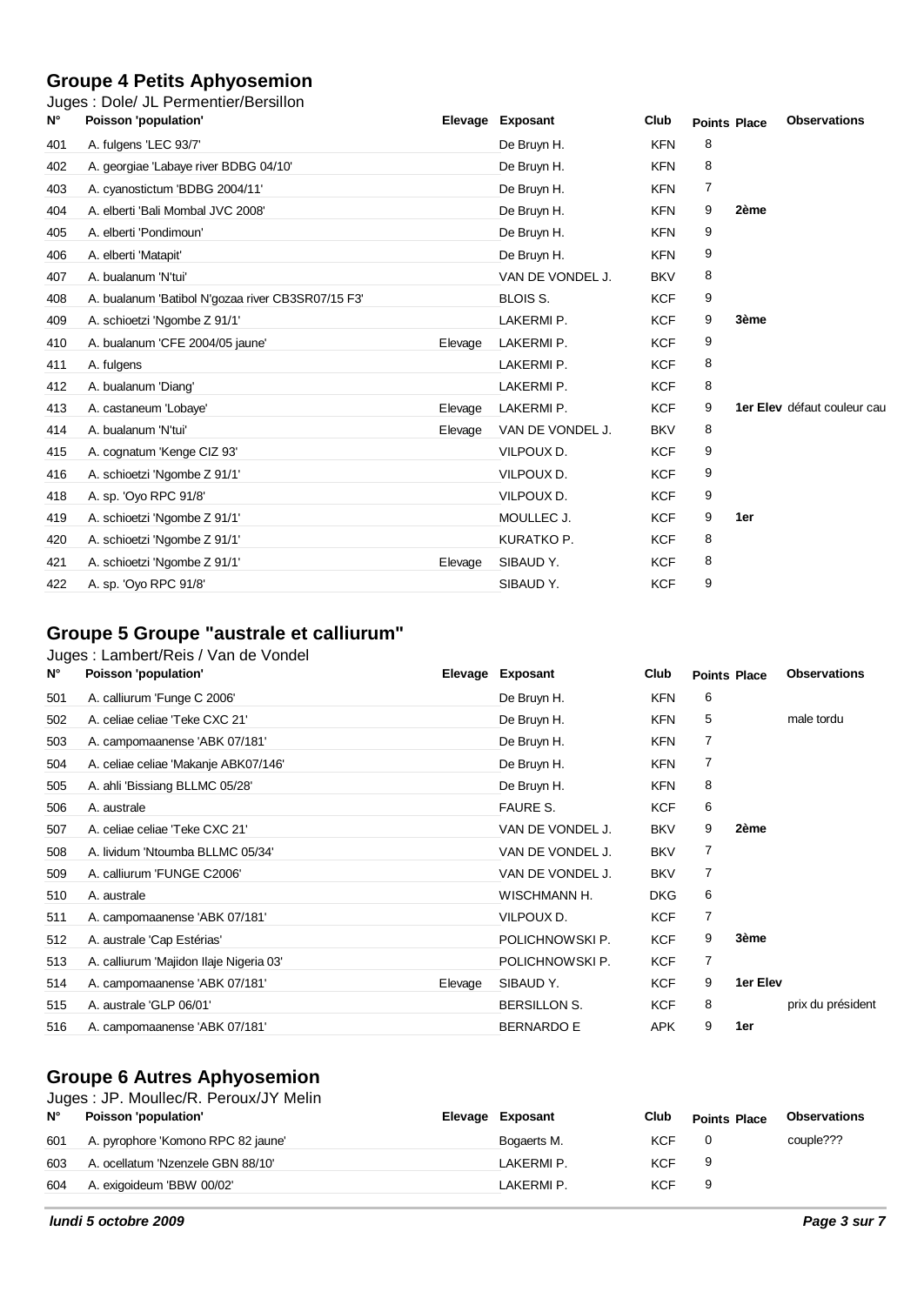| 605 | A. hera 'ARK 96/1-2'                 | LAKERMI P.        | <b>KCF</b> | 8 |      |
|-----|--------------------------------------|-------------------|------------|---|------|
| 606 | A. striatum 'LEC 93/29'              | VILPOUX D.        | <b>KCF</b> | 9 |      |
| 607 | A. hera 'ARK 96/1-2'                 | VILPOUX D.        | <b>KCF</b> | 9 |      |
| 608 | A. primigenium 'GEB 94/21'           | VILPOUX D.        | <b>KCF</b> | 8 |      |
| 609 | A. hera 'Bengui 1-2 GJS 00/29'       | POLICHNOWSKI P.   | <b>KCF</b> | 9 | 2ème |
| 610 | A. exigoideum 'BBW 00/29'            | POLICHNOWSKI P.   | <b>KCF</b> | 9 | 3ème |
| 611 | A. marginatum 'Bifoun'               | POLICHNOWSKI P.   | <b>KCF</b> | 9 |      |
| 612 | A. primigenium 'GBN 88/10'           | KURATKO P.        | <b>KCF</b> | 8 |      |
| 613 | A. primigenium 'GEB 94/21'           | KURATKO P.        | <b>KCF</b> | 9 |      |
| 614 | A. striatum 'LEC 93/29'              | KURATKO P.        | <b>KCF</b> | 8 |      |
| 615 | A. ocellatum 'Sika Sika GJS 00/5'    | MOREAU T.         | <b>KCF</b> | 9 |      |
| 616 | A. boehmi                            | SAFIAL S.         | <b>DKG</b> | 8 |      |
| 617 | A. louessense 'RPC 78/33'            | OTT H.            | <b>DKG</b> | 9 |      |
| 618 | A. marginatum 'Bengui 1-2 GJS 00/29' | DOLE B.           | <b>KCF</b> | 8 |      |
| 619 | A. ogoense ogoense                   | SIBAUD Y.         | <b>KCF</b> | 8 |      |
| 620 | A. marginatum 'Bengui 1-2 GJS 00/29' | PEROUX R.         | <b>KCF</b> | 8 |      |
| 621 | A. striatum 'LEC 93/29'              | <b>BERNARDO E</b> | <b>APK</b> | 9 | 1er  |
|     |                                      |                   |            |   |      |

## **Groupe 7 "Roloffia"**

#### Juges : JP Vandersmissen /JL. Permentier

| N°  | Poisson 'population'                                |         | Elevage Exposant        | Club        | <b>Points Place</b> |          | <b>Observations</b> |
|-----|-----------------------------------------------------|---------|-------------------------|-------------|---------------------|----------|---------------------|
| 701 | Scr. geryi 'Dandaya GELR 06/27'                     |         | Jaspers J.              | <b>KFN</b>  | 9                   |          |                     |
| 702 | Scr. schmitti 'Juarzon'                             |         | GENTIL O.               | <b>KCF</b>  | 9                   |          |                     |
| 703 | Arch. guineense 'Lenghe-Curoh SL 93/37'             |         | <b>GENTIL O.</b>        | <b>KCF</b>  | 9                   | 2ème     |                     |
| 704 | Arch. guineense 'Lenghe-Curoh SL 93/37'             | Elevage | <b>GENTIL O.</b>        | <b>KCF</b>  | 9                   | 1er Elev |                     |
| 705 | Scr. schmitti 'Juarzon'                             |         | <b>JOLIE Jean Louis</b> | <b>KCF</b>  | 9                   | 3ème     |                     |
| 706 | Scr. schmitti 'Juarzon'                             |         | VAN DE VONDEL J.        | <b>BKV</b>  | 9                   |          |                     |
| 707 | Scr. schmitti 'Juarzon'                             |         | VAN DE VONDEL J.        | <b>BKV</b>  | 8                   |          |                     |
| 708 | Scr. schmitti 'Juarzon'                             | Elevage | VAN DE VONDEL J.        | <b>BKV</b>  | 9                   |          |                     |
| 709 | Scr. schmitti 'Juarzon'                             | Elevage | VAN DE VONDEL J.        | <b>BKV</b>  | 9                   |          |                     |
| 710 | Scr. schmitti 'Juarzon'                             | Elevage | SIMOENS G.              | <b>AKFB</b> | 9                   |          |                     |
| 711 | Scr. geryi 'GCLR 06/18 Kamsar'                      |         | VILPOUX D.              | <b>KCF</b>  | 9                   |          |                     |
| 712 | Scr. geryi 'GCLR 06/02 Kamara Bounyi'               |         | VILPOUX D.              | <b>KCF</b>  | 9                   |          |                     |
| 713 | Scr. guignardi 'Mamou'                              |         | POLICHNOWSKI P.         | <b>KCF</b>  | 9                   |          |                     |
| 714 | Scr. etzeli 'Lungi Lol SL 99/10'                    |         | POLICHNOWSKI P.         | <b>KCF</b>  | 9                   |          |                     |
| 715 | Scr. geryi 'Robis 1'                                |         | POLICHNOWSKI P.         | <b>KCF</b>  | 9                   | 1er      |                     |
| 716 | Scr. cauveti 'Barrage Loire-Atlantique GRCH 93/239' |         | FERET D.                | <b>KCF</b>  | 9                   |          |                     |
| 717 | Scr. cauveti 'Barrage Loire-Atlantique GRCH 93/239' |         | FERET D.                | <b>KCF</b>  | 9                   |          |                     |
| 718 | Scr. schmitti 'Juarzon'                             |         | KURATKO P.              | <b>KCF</b>  | 9                   |          |                     |
| 719 | Arch. guineense 'Lenghe-Curoh SL 93/37'             |         | PERMENTIER J.           | <b>KCF</b>  | 8                   |          |                     |
| 720 | Scr. liberiense 'RL 97'                             |         | MOREAU T.               | <b>KCF</b>  | 8                   |          |                     |
| 721 | Cal. occidentalis 'Malaï SL'                        |         | SIBAUD Y.               | <b>KCF</b>  | 9                   |          |                     |
| 722 | Scr. guignardi 'Mamou'                              |         | SIBAUD Y.               | <b>KCF</b>  | 9                   |          |                     |
| 723 | Scr. guignardi 'Mamou'                              |         | CAYROU J.               | <b>KCF</b>  | 9                   |          |                     |
| 724 | Scr. geryi 'DANDAYAH GCLR 06/27'                    |         | CAYROU J.               | <b>KCF</b>  | 9                   |          |                     |
| 725 | Scr. brueningi 'RL 93 EP 82'                        |         | CAYROU J.               | <b>KCF</b>  | 8                   |          |                     |
| 726 | Scr. schmitti 'Juarzon'                             | Elevage | CAYROU J.               | <b>KCF</b>  | 8                   |          |                     |

#### **Groupe 8 Nothobranchius, Fundulosoma, …**

|             | Juges: Waterlot/Simoens/Gentil |  |                  |      |                     |              |  |  |  |
|-------------|--------------------------------|--|------------------|------|---------------------|--------------|--|--|--|
| $N^{\circ}$ | Poisson 'population'           |  | Elevage Exposant | Club | <b>Points Place</b> | Observations |  |  |  |
| 801         | Fund. thierryi 'Ada GH 06-5'   |  | Persson A.       | SKS  |                     | petits       |  |  |  |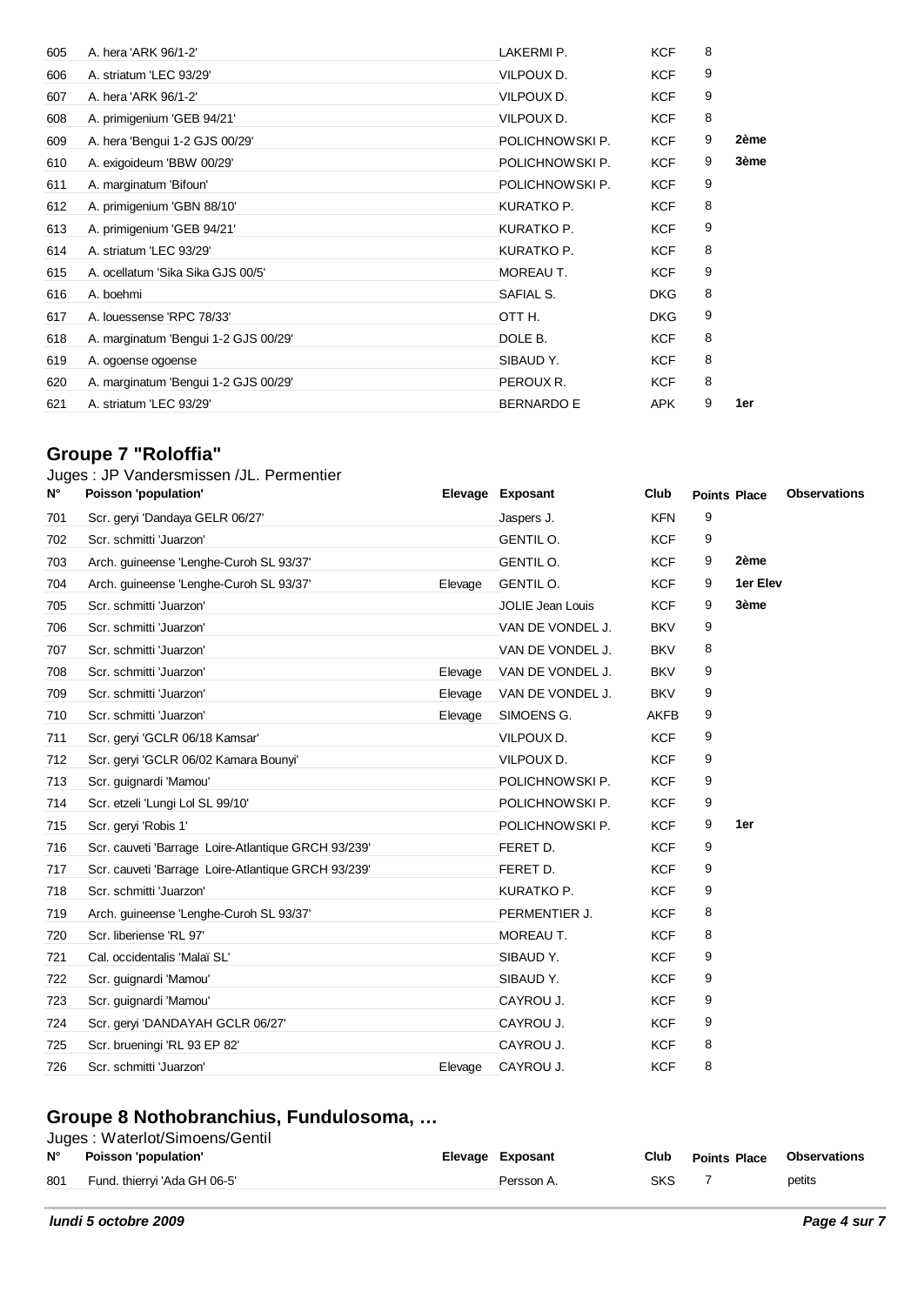| 802 | N. guentheri                           | Elevage | WISCHMANN H.        | <b>DKG</b> | 8              |          |                  |
|-----|----------------------------------------|---------|---------------------|------------|----------------|----------|------------------|
| 803 | N. sp. 'Caprivi Sambalala NA 07/1'     |         | SIMOENS G.          | AKFB       | $\overline{7}$ |          | petits           |
| 804 | N. eggersi 'Ukuni TZ 2008/27'          |         | LAKERMI P.          | <b>KCF</b> | 7              |          | male?            |
| 805 | N. luekei 'Luhule river TAN 02/8'      |         | MOULLEC J.          | <b>KCF</b> | 9              | 2ème     |                  |
| 806 | N. kafuensis 'Mambova ZAM 03-1'        |         | MOULLEC J.          | <b>KCF</b> | 9              | 3ème     | <b>Prix AKFB</b> |
| 807 | N. kafuensis 'Nega Nega'               | Elevage | POLICHNOWSKI P.     | <b>KCF</b> | 9              |          |                  |
| 808 | N. rachovii 'Beira 98'                 |         | BENITEZ TALAVERA J. | SEK        | 7              |          | femelle petite   |
| 809 | N. guentheri "Zanzibar"                | Elevage | ROUSSEL J.          | <b>KCF</b> | 6              |          |                  |
| 810 | N. guentheri "Zanzibar"                |         | ROUSSEL J.          | <b>KCF</b> | 6              |          | male?            |
| 811 | N. korthausae 'rouge'                  |         | WATERLOT D.         | <b>KCF</b> | 9              |          |                  |
| 812 | N. rachovii 'Beira 98'                 |         | LEBEC C.            | <b>KCF</b> | 8              |          |                  |
| 813 | N. elongatus 'MWATSUMA KEN 07/4'       |         | LEBEC C.            | <b>KCF</b> | 8              |          |                  |
| 814 | N. rachovii 'Beira 98'                 |         | LEBEC C.            | KCF        | 9              |          |                  |
| 815 | N. sp. aff. kirki 'Chipoka MWH 05/01'  |         | LEBEC C.            | <b>KCF</b> | 9              |          |                  |
| 816 | N. guentheri 'C05'                     | Elevage | <b>BERSILLON S.</b> | <b>KCF</b> | 8              |          |                  |
| 817 | N. janpapi 'Ruvu river TZN09-4'        |         | <b>VER EECKE T</b>  | <b>BKV</b> | 9              |          |                  |
| 818 | N. eggersi 'Ukuni TZ 2008/27'          |         | <b>VER EECKE T</b>  | <b>BKV</b> | 8              |          |                  |
| 819 | N. luekei 'Mbezi River TZHK 09-4'      |         | <b>VER EECKE T</b>  | <b>BKV</b> | 7              |          | petits           |
| 820 | N. flammicomantis 'Kisaki TAN 95/5'    |         | <b>VER EECKE T</b>  | <b>BKV</b> | $\overline{7}$ |          | petits           |
| 821 | N. furzeri 'Bala Bala MZCS 08-122'     |         | <b>VER EECKE T</b>  | <b>BKV</b> | 7              |          | femelle petite   |
| 822 | N. taeniopygus 'Llalanguro TZ 2008-13' |         | <b>VER EECKE T</b>  | <b>BKV</b> | $\overline{7}$ |          | femelle petite   |
| 823 | N. furzeri 'Gona Re Zhou Game Reserve' |         | VER EECKE T         | <b>BKV</b> | 8              |          |                  |
| 824 | N. malaissei 'Sange DRCH 2008-6'       |         | <b>VER EECKE T</b>  | <b>BKV</b> | 9              | 1er      |                  |
| 825 | N. kafuensis 'Lukanga Swamp ZAM08-2'   |         | <b>VER EECKE T</b>  | <b>BKV</b> | 7              |          | petits           |
| 826 | N. sp. 'Nyando River KE 01/3'          | Elevage | <b>VER EECKE T</b>  | <b>BKV</b> | 8              |          |                  |
| 827 | N. kafuensis 'Kayuni State Farm'       | Elevage | <b>VER EECKE T</b>  | <b>BKV</b> | 8              |          |                  |
| 828 | N. kafuensis 'Lukanga Swamp ZAM08-2'   | Elevage | VER EECKE T         | <b>BKV</b> | 8              |          |                  |
| 829 | N. orthonotus 'Nhangau MT 03/04'       | Elevage | REIS A.             | <b>APK</b> | 9              | 1er Elev |                  |
| 830 | N. korthausae 'Kisiko RB 05-47'        |         | REIS A.             | <b>APK</b> | 6              |          | femelle?         |
| 831 | N. kafuensis 'Kayuni State Farm'       |         | REIS A.             | <b>APK</b> | 9              |          |                  |
| 832 | N. korthausae 'Kisiko RB 05-47'        |         | REIS A.             | <b>APK</b> | 8              |          |                  |
| 833 | N. kafuensis 'Kayuni State Farm'       |         | REIS A.             | <b>APK</b> | 8              |          |                  |

## **Groupe 9 Annuels Sud-Américains**

| $N^{\circ}$ | Juges: D, Nielsen/ C, Lebec<br>Poisson 'population' |         | Elevage Exposant | Club        | <b>Points Place</b> |          | <b>Observations</b> |
|-------------|-----------------------------------------------------|---------|------------------|-------------|---------------------|----------|---------------------|
|             |                                                     |         |                  |             |                     |          |                     |
| 901         | Cyn. itapicuruensis 'Capim grosso'                  |         | GONIN H.         | <b>KCF</b>  | 7                   |          |                     |
| 902         | Sim. santanae 'terra typica'                        |         | VAN De Kerkove   | <b>KCF</b>  | 6                   |          |                     |
| 903         | Sim. punctulatus                                    | Elevage | VAN De Kerkove   | <b>KCF</b>  | 9                   |          |                     |
| 904         | Sim. punctulatus                                    | Elevage | VAN De Kerkove   | <b>KCF</b>  | 9                   | 1er Elev |                     |
| 905         | Sim. hellneri                                       |         | VAN De Kerkove   | <b>KCF</b>  | 8                   |          |                     |
| 906         | Austrol. nigripinnis 'Edson'                        |         | <b>GENTIL O.</b> | <b>KCF</b>  | 7                   |          |                     |
| 907         | Sim. carlettoi 'Guanambi'                           |         | <b>GENTIL O.</b> | <b>KCF</b>  | 7                   |          |                     |
| 908         | Sim. punctulatus 'Goias NP 03/07'                   |         | <b>GENTIL O.</b> | <b>KCF</b>  | 8                   |          |                     |
| 909         | Sim. punctulatus 'Goias NP 03/07'                   |         | WISCHMANN H.     | <b>DKG</b>  | 8                   |          |                     |
| 910         | Sim. flammeus 'Nova Roma'                           |         | WISCHMANN H.     | <b>DKG</b>  | 8                   |          |                     |
| 911         | Sim. punctulatus 'Goias NP 03/07'                   |         | SIMOENS G.       | <b>AKFB</b> | 8                   |          |                     |
| 912         | Pter, bokermanni                                    |         | SIMOENS G.       | <b>AKFB</b> | 9                   | 2ème     |                     |
| 913         | Sim. flagellatus 'F1 Mlhada'                        |         | PILLET D.        | <b>KCF</b>  | 8                   |          |                     |
| 914         | Sim. sp. 'adornatus F2 Javi'                        |         | PILLET D.        | <b>KCF</b>  | 9                   |          |                     |
| 915         | Sim. adornatus 'Sitio do Mato'                      |         | PILLET D.        | <b>KCF</b>  | 7                   |          |                     |
| 916         | Austrol. toba 'ruta 3 Puerto Bernejo'               |         | PILLET D.        | <b>KCF</b>  | 7                   |          |                     |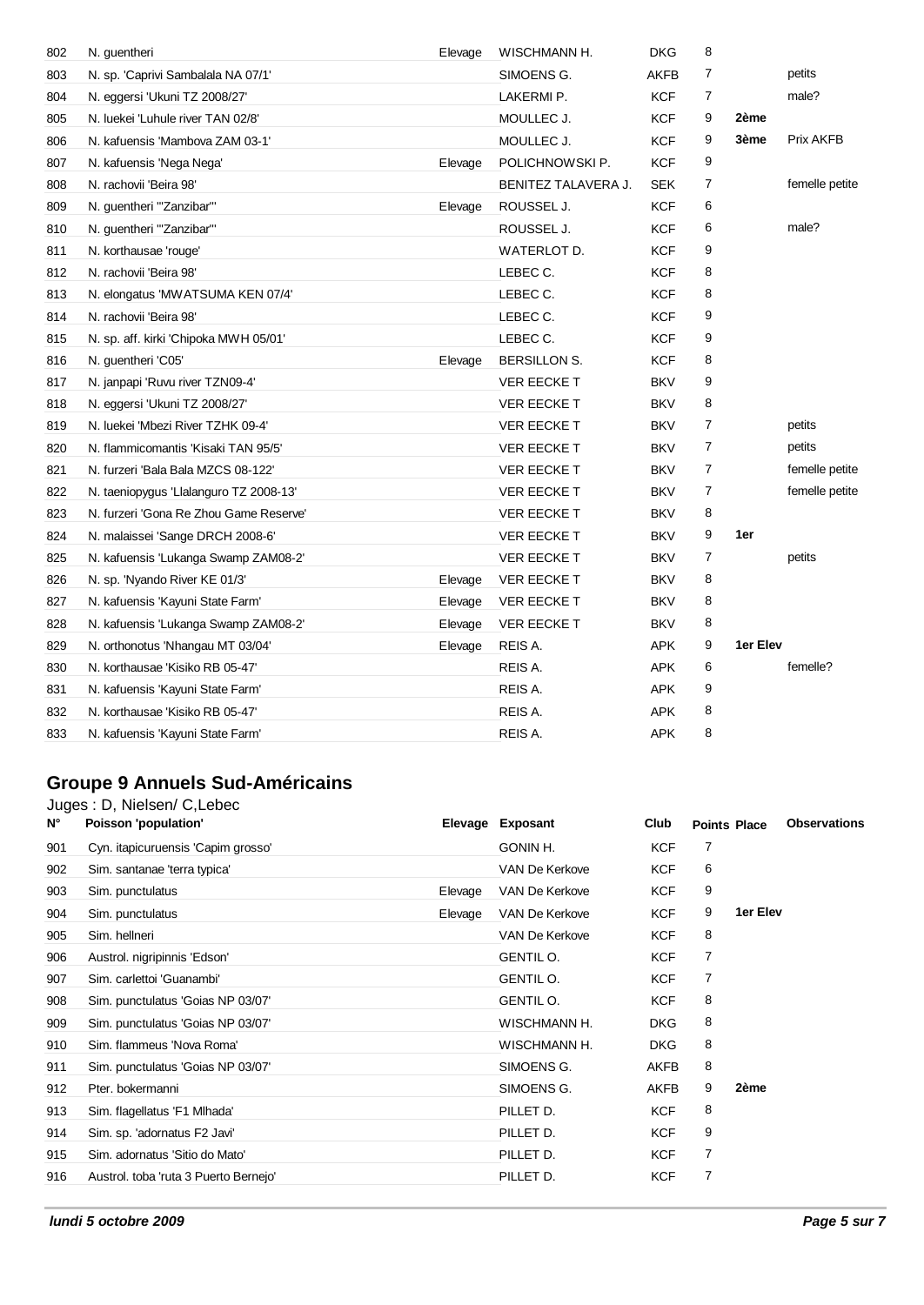| 917 | Sim. punctulatus 'F2 Formosa Goias'       | PILLET D.                 | <b>KCF</b> | 8              |      |
|-----|-------------------------------------------|---------------------------|------------|----------------|------|
| 918 | Nole. minimus 'Sergadier'                 | MOULLEC J.                | <b>KCF</b> | 9              | 3ème |
| 919 | Sim. punctulatus 'Goias NP 03/07'         | MOULLEC J.                | <b>KCF</b> | 9              |      |
| 920 | Pit. brevirostrata 'Goiania Rio Meia'     | MOULLEC J.                | <b>KCF</b> | 9              | 1er  |
| 921 | Sim. sp. 'Urucuia'                        | POLICHNOWSKI P.           | <b>KCF</b> | 8              |      |
| 922 | Sim. punctulatus 'Goias NP 03/07'         | POLICHNOWSKI P.           | <b>KCF</b> | 8              |      |
| 923 | Terr. dolichopterus 'Isla Raton'          | POLICHNOWSKI P.           | <b>KCF</b> | 8              |      |
| 924 | Pter, bokermanni 'uca 31/08 Tacuaredi F1' | <b>BENITEZ TALAVERA J</b> | <b>KCA</b> | 8              |      |
| 925 | Sim. hellneri                             | SAFIAL S.                 | <b>DKG</b> | 8              |      |
| 926 | Sim. gibberatus 'TTNP 03/07'              | SAFIAL S.                 | <b>DKG</b> | $\overline{7}$ |      |
| 927 | Sim. ghisolfii                            | SAFIAL S.                 | <b>DKG</b> | 8              |      |

## **Groupe 10 Epiplatys, Aplocheilus, ...**

#### Juges : Buisson/Passeron/Vandersmissen

| N°   | Poisson 'population'                             |         | Elevage Exposant  | Club       | <b>Points Place</b> |          | <b>Observations</b> |
|------|--------------------------------------------------|---------|-------------------|------------|---------------------|----------|---------------------|
| 1001 | Ep. spilargyreius 'Malakal'                      |         | Bogaerts M.       | <b>KCF</b> | 9                   |          |                     |
| 1002 | Ep. infrafasciatus infrafasciatus 'Ebome JVC 05' |         | Jaspers J.        | <b>KFN</b> | 0                   |          | identification??    |
| 1003 | Ps. annulatus                                    |         | WISCHMANN H.      | <b>DKG</b> | 8                   |          |                     |
| 1004 | Ps. annulatus                                    | Elevage | LAKERMI P.        | <b>KCF</b> | 9                   |          |                     |
| 1005 | Ps. annulatus                                    |         | LAKERMI P.        | <b>KCF</b> | 8                   |          |                     |
| 1006 | Ep. sp. 'Coyah GCLR 06/01'                       |         | VILPOUX D.        | <b>KCF</b> | 9                   |          |                     |
| 1007 | Ep. sp. 'Coyah GCLR 06/01'                       |         | VILPOUX D.        | <b>KCF</b> | 8                   |          |                     |
| 1008 | Ep. lamottei 'Koule GRC 90/178'                  |         | POLICHNOWSKI P.   | <b>KCF</b> | 9                   | 3ème     |                     |
| 1009 | Ps. annulatus                                    |         | POLICHNOWSKI P.   | <b>KCF</b> | 9                   |          |                     |
| 1010 | Ep. chevalieri 'Kinshasa'                        |         | POLICHNOWSKI P.   | <b>KCF</b> | 9                   | 1er      |                     |
| 1011 | Ep. singa 'Cap Estérias GJS 00/33'               | Elevage | POLICHNOWSKI P.   | <b>KCF</b> | 9                   |          |                     |
| 1012 | Apl. lineatus 'doré'                             |         | LECLERC M.        | <b>KCF</b> | 7                   |          | maladie             |
| 1013 | Apl. lineatus 'doré'                             |         | LECLERC M.        | <b>KCF</b> | 8                   |          |                     |
| 1014 | Apl. lineatus 'doré'                             |         | LECLERC M.        | <b>KCF</b> | 8                   |          |                     |
| 1015 | Ps. annulatus                                    | Elevage | KURATKO P.        | <b>KCF</b> | 9                   |          |                     |
| 1016 | Ps. annulatus                                    |         | KURATKO P.        | <b>KCF</b> | 9                   |          | Prix APK            |
| 1017 | Ep. lamottei 'Koule GRC 90/178'                  |         | KURATKO P.        | <b>KCF</b> | 9                   |          |                     |
| 1018 | Ep. olbrechtsi olbrechtsi                        |         | PERMENTIER J.     | <b>KCF</b> | 9                   |          |                     |
| 1019 | Apl. lineatus                                    |         | DESHAIES W.       | <b>KCF</b> | 9                   |          |                     |
| 1020 | Ep. huberi 'Douengoui GJS 00/22'                 |         | OTTH.             | <b>DKG</b> | 9                   |          |                     |
| 1021 | Ep. hildegardae 'GF 06/5'                        |         | OTT H.            | <b>DKG</b> | 8                   |          |                     |
| 1022 | Ep. sp. 'Sindara GBH 01/24'                      |         | OTTH.             | <b>DKG</b> | 0                   |          | 2 males             |
| 1023 | Ep. infrafasciatus zenkeri 'Bidou'               |         | OTT H.            | <b>DKG</b> | 9                   |          |                     |
| 1024 | Ep. roloffi 'GF 06/10'                           |         | OTTH.             | <b>DKG</b> | 8                   |          |                     |
| 1025 | Ep. infrafasciatus zenkeri 'Makoure BLLMC 05/26' | Elevage | PEROUX R.         | <b>KCF</b> | 9                   | 1er Elev |                     |
| 1026 | Ep. roloffi 'GF 06/10'                           |         | <b>BUISSON O.</b> | <b>KCF</b> | 9                   |          |                     |
| 1027 | Apl. kirchmayeri 'Bogmalo Beach-Goa INF 08-3 F1' |         | REIS A.           | <b>APK</b> | 9                   | 2ème     |                     |
| 1028 | Apl. lineatus 'doré'                             |         | Garcia Melchor.   | <b>SEK</b> | 9                   |          |                     |

### **Groupe 11 Rivulus, …**

| $N^{\circ}$ | Juges: P, polichnowski/ L, Weber/Cayrou<br>Poisson 'population' | Elevage Exposant  | Club       | <b>Points Place</b> |      | <b>Observations</b> |
|-------------|-----------------------------------------------------------------|-------------------|------------|---------------------|------|---------------------|
| 1101        | Riv. birkhahni 'PLL 08/06 CHIRIQUI VACAS'                       | LAIRD J.          | KCF        | 9                   | 3ème |                     |
| 1102        | Riv. obscurus                                                   | <b>CICERON JP</b> | <b>KCF</b> | 9                   | 1er  | <b>BOS</b>          |
| 1103        | Riv. tenuis 'La Ceiba H-JB 2007'                                | CICERON JP        | <b>KCF</b> | 8                   |      |                     |
| 1104        | Riv. brunneus 'PBS 02/36'                                       | CICERON JP        | <b>KCF</b> | 8                   |      |                     |
|             | 1105 Riv. lungi 'Pariacabo FG/LL 07/02'                         | VILPOUX D.        | KCF        | 8                   |      |                     |